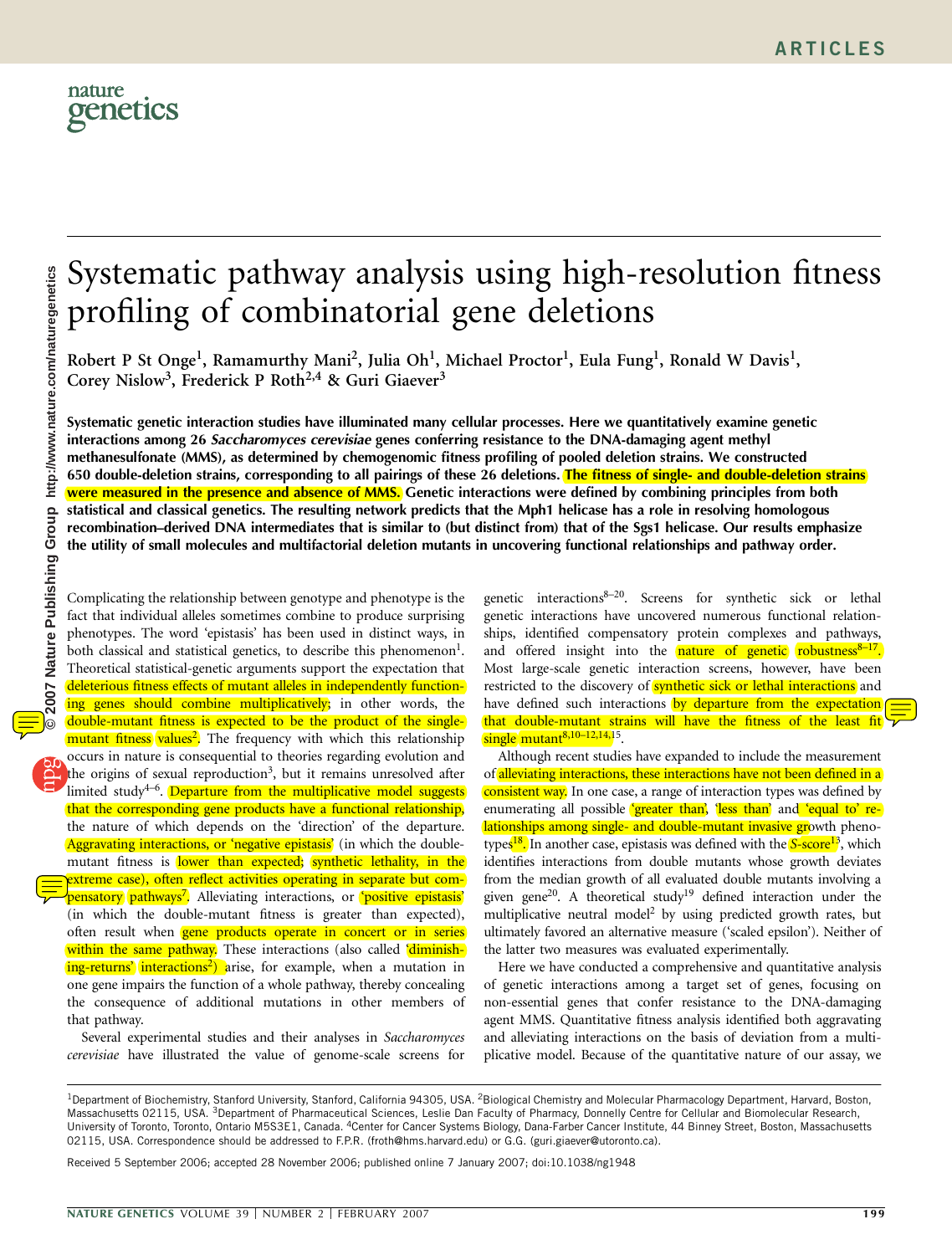

could also differentiate among 'classical genetic' subclasses of alleviating interactions on the basis of the relative MMS sensitivity of singleand double-deletion strains. We used a systematic, objective and automated analysis of the genetic evidence to derive an interaction network that recapitulates many known features of DNA repair pathways. This interaction network also makes predictions, including a role for the Mph1 helicase in resolving DNA intermediates resulting from homologous recombination.

## RESULTS

# Selection, construction and fitness of double-deletion mutants

We systematically assessed genetic interactions among a target subset of genes that confer resistance to the compound MMS. These genes were selected on the basis of the results of a chemogenomic fitness screen of pooled homozygous yeast deletion strains<sup>21,22</sup> (Fig. 1 and Supplementary Table 1 online). Deletion strains that were among the most sensitive to MMS (Fig. 1) were used to construct all possible combinations of double-deletion strains for quantitative fitness analysis (see Methods). To facilitate construction of these mutants, each gene was deleted in haploid strains of both mating types. In MATa haploids (BY4741), genes were replaced with a gene encoding the

kanamycin resistance marker gene (Kan<sup>r</sup>). In the MAT<sub>a</sub> haploid strain (Y5563), genes were replaced with a gene encoding the nourseothricin

Figure 1 Identification of genes that confer resistance to MMS. Chemogenomic profiling of the homozygous diploid (BY4743) collection of deletion mutants with MMS. Fitness defect scores, based on barcode microarray hybridization and calculated as described $21$ , are plotted on the  $y$  axis for 4,758 deletion strains arranged alphabetically across the  $x$  axis. Twenty-six deletion strains that were analyzed further are highlighted in yellow. MMS-sensitive strains showing severe growth defects in the absence of MMS, or corresponding to deletions that overlapped other genes in the selected set, were not pursued further.

resistance marker gene (Nat<sup>r</sup>). Y5563 contains the *can1A*::MFApr-HIS3 marker necessary for the selection of double-deletion haploid mutants<sup>14</sup>. The doubling time  $(D)$  of all single-deletion strains in rich growth medium (YPD) with and without 0.002% MMS was measured by using a highly quantitative growth assay (Methods and Fig. 2a). Deletion strains for which the doubling time of the Kan<sup>r</sup> strain was inconsistent with that of the Nat<sup>r</sup> strain were either reconstructed and verified to eliminate inconsistencies or omitted from further analysis (data not shown).

The doubling times of single mutants (with and without MMS) ranged from 1.3 h to 8 h, and the average coefficient of variation (CV), calculated from not fewer than five replicates, was 5.2%. Only a modest increase in CV was observed for strains with the most severe growth defects (Supplementary Fig. 1 online). This method provided the sensitivity and precision necessary for distinguishing small differences in growth rate, which were essential for our subsequent analysis (Supplementary Fig. 1). The fitness of each deletion strain was defined by its growth rate relative to that of wild type (calculated as the doubling time of the parental wild-type strain divided by that of the mutant). The average fitness values of single-deletion strains used for further analysis are shown in Figure 2b. Notably, all 26 gene deletions resulted in reduced fitness relative to the wild-type control.

We used the 26 Kan<sup>r</sup> haploid deletion strains and 26 Nat<sup>r</sup> haploid deletion strains to construct 650 double-deletion strains. Four of these strains could not be constructed because of genetic linkage between genes. Ten other strains were nonviable (synthetically lethal) and were assigned a fitness of zero. The fitness of the remaining 636 double-deletion strains was measured in YPD media both with and without MMS (see Methods). A benefit of this approach is that



Figure 2 Fitness measurement of single- and double-deletion strains. (a) Calculation of the doubling time (D) of individual deletion strains during exponential growth. D is the difference between the time  $t_f$  at an arbitrary maximum OD (OD<sub>m</sub>) and the time  $t_i$  at a point three generations earlier (OD<sub>m-3</sub>), divided by the number of generations ( $D = (t_f - t_i)/3$ ). (b) Mean fitness of 26 single-deletion strains in 0.002% MMS. Fitness (W) for a strain with gene x deleted was calculated by dividing the average D of wild type (Y5563) by that of the deletion strain ( $W = D_{wt}/D_{yfg,d}$ ). Fitness values were averaged from MATa Kan<sup>r</sup> (BY4741) and MATa Nat<sup>r</sup> (BY4742) deletion strains; error bars represent the s.d. from no fewer than seven replicate measurements. (c) Fitness correlation between reciprocal double-deletion mutants for each unique gene pair in the presence and absence of MMS. The fitness of Kan<sup>r</sup>-Nat<sup>r</sup> doubledeletion strains is plotted on the y axis and the Nat<sup>r</sup>-Kan<sup>r</sup> fitness is plotted on the x axis. The correlation coefficient (R) and best-fitting line are shown.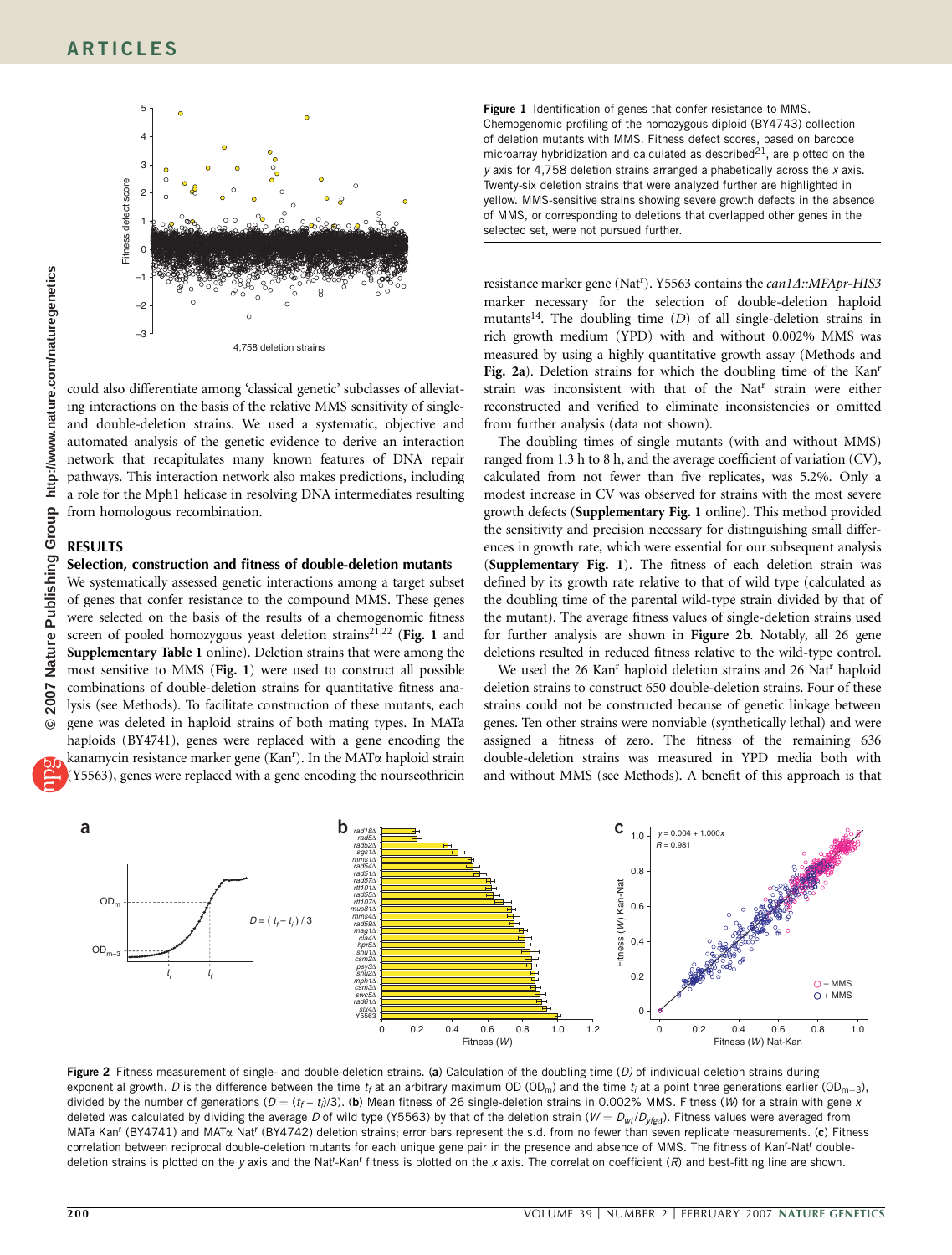each gene pair is represented by two independently constructed double-deletion strains (referred to as the 'Kan<sup>r</sup>-Nat<sup>r</sup>' and 'Nat<sup>r</sup>-Kan<sup>r</sup> strains). To quantify the robustness of our strain construction and fitness assay, we plotted the fitness (calculated in both the presence and the absence of MMS) of the Kan<sup>r</sup>-Nat<sup>r</sup> double-deletion strains against that of the Nat<sup>r</sup>-Kan<sup>r</sup> deletion strains (Fig. 2c). We obtained a highly significant correlation ( $R = 0.981$ ) with a slope near to 1, consistent with the idea that strain construction contributed negligibly to fitness.

## Quantitative genetic interactions predict shared function

If the deleterious effects of two distinct mutations are truly independent of one another, then their fitness defects are predicted to combine multiplicatively<sup>2</sup>. In other words, if a strain deleted for gene x has a fitness  $W_x$  and a strain deleted for gene y has a fitness  $W_{\nu}$  then the fitness of the double mutant strain  $W_{\nu}$  is expected to be  $W_x \times W_y$ . Using the double- and single-deletion fitness values calculated in Figure 2, we measured the deviation  $\varepsilon$  from this expectation (where  $\epsilon_{xy} = W_{xy} - W_x \times W_y$ ) and found that  $\epsilon$  values were highly correlated between reciprocal double-deletion pairs  $(R = 0.896;$  data not shown). The  $\varepsilon$  values derived from averaging the fitness of the Kan<sup>r</sup>-Nat<sup>r</sup> and Nat<sup>r</sup>-Kan<sup>r</sup> mutants are given in Supplementary Table 2 online and are represented as a heat map in Figure 3a.

Given that deviation from neutrality (nonzero  $\varepsilon$ ) suggests a functional relationship, we assessed how well current knowledge of these genes was reflected in the e values. We examined the distribution of e value for gene pairs with or without a specific functional link—in other words, gene pairs that either do or do not share a specific gene ontology (GO) term<sup>23</sup>. Whereas the distribution of  $\varepsilon$  values for genes without a specific functional link is centered near zero, the e values of the 35 functionally linked gene pairs are clearly centered away from zero and are predominantly positive (Fig. 3b).

Prediction of specific functional linkage on the basis of the  $\varepsilon$  value alone achieved a sensitivity of 80% at a false-positive rate of 20% (Fig. 3c), as assessed by cross-validation. Hierarchical clustering of genes by genetic congruence (that is, correlation of  $\varepsilon$  profiles<sup>15,24</sup>; see Methods) showed that the similarity between the spectrum of genetic interactions of two genes was also a robust predictor of functional links (Fig. 3c). This is consistent with the observation that genetic congruence can predict shared function<sup>15,24</sup>. We found that a combination of e, genetic congruence, and a measure of the difference between the MMS sensitivity of the double mutant and each single mutant (described in more detail below) was the most robust predictor of specific functional links. Using the combined predictor, we achieve a sensitivity of 84% at a false-positive rate of 20%. Moreover, at a lower false-positive rate of 2%, the combined predictor achieves 54% sensitivity, as compared with 20% achieved with e alone



Figure 3 Quantitative genetic interactions predict shared function. (a) Genes clustered according to similar patterns of deviation (c) of double-deletion fitness ( $W_{xy}$ ) from the expectation for non-interacting loci ( $W_\chi \times W_y$ ). Fitness values were obtained from growth in the presence of 0.002% MMS. Hierarchical clustering of genes was performed on the basis of genetic congruence (Pearson correlation of  $\varepsilon$  profiles). (b) Distribution of  $\varepsilon$  values for all gene pairs grown in the presence of MMS (bin size 0.025). Gene pairs with specific functional links are in red (GO-linked pairs); gene pairs not sharing specific functional links are in black (non-GO–linked pairs). (c) Comparison of the ability to predict functional links of  $\varepsilon$  values, genetic congruence of  $\varepsilon$  profiles, and Z-scores assessing the proximity of the MMS sensitivity of double-deletion strains to the sensitivity of single-deletion strains. The combination of each of these is also assessed ('Combined'). For each predictor, the true-positive rate or 'sensitivity' (defined here as the fraction of gene pairs correctly predicted to have functional links) and false-positive rate or '1  $-$  specificity' (defined here as the fraction of non-functionally linked gene pairs incorrectly predicted to have functional links) are shown at a series of score thresholds.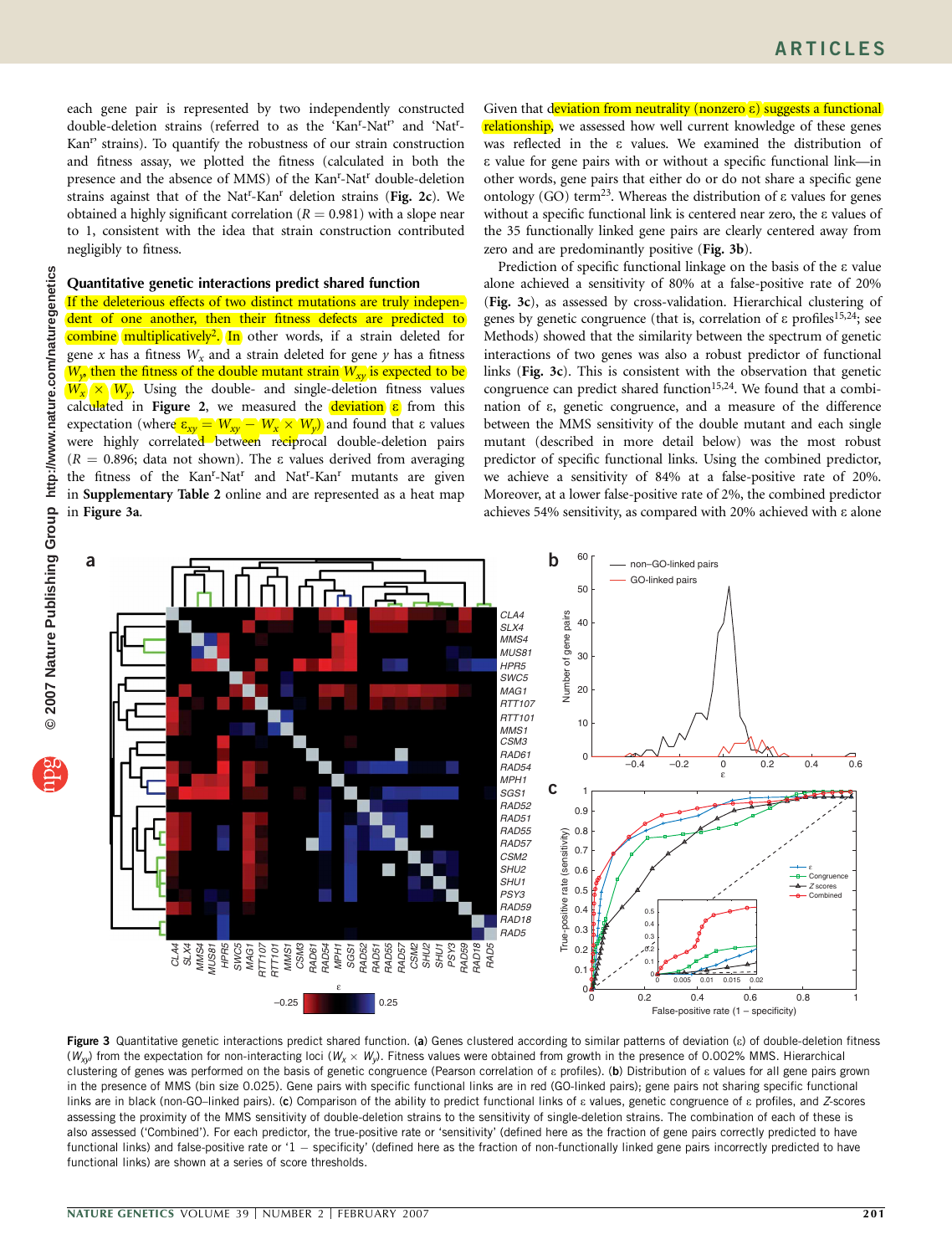![](_page_3_Figure_1.jpeg)

Figure 4 Identification of significant genetic interactions. Significant departure ( $P < 0.01$ ) from a multiplicative model in which  $\mathit{W}_{\mathit{xy}} = \mathit{W}_{\mathit{x}} \times \mathit{W}_{\mathit{y}}$ is used to define aggravating and alleviating genetic interactions. The percentage of aggravating (red), alleviating (blue) and neutral (gray) gene pairs identified are compared in the presence and absence of MMS.

(Fig. 3c). We also note that 'scaled epsilon', a previously proposed measure of genetic interaction<sup>19</sup>, was not as effective at predicting functional links (Supplementary Fig. 2 online).

## Identification of significant genetic interactions

Because two gene pairs with the same  $\varepsilon$  value may have different susceptibilities to measurement error, we used a Z-test based on estimated errors in fitness measurements of single- and doubledeletion strains to detect significant departure ( $P < 0.01$ ) of each gene pair from the multiplicative model (see Methods). We applied this method to fitness measurements obtained both with and without MMS, and found that the addition of MMS increased the number of both aggravating and alleviating interactions (Fig. 4). In the presence

of MMS, 113 out of 323 pairs were found to deviate significantly from the multiplicative model. Of these, 45 were classified as alleviating interactions (significantly positive e) and 68 were classified as aggravating interactions (significantly negative e). Classification results for all 323 gene pairs are given in Supplementary Table 2.

Of the 45 gene pairs with significantly positive  $\varepsilon$  (see below), 24 had a functional link. Of the 21 alleviating interactions that did not have a functional link, many have well-documented interactions including MUS81-MMS4 (ref. 25), SGS1-SHU1, SGS1-SHU2 and SGS1-PSY3 (ref. 26); HPR5-RAD18 and HPR5-RAD5 (ref. 27); RAD5-RAD18 (ref. 28); and SHU1-SHU2 (ref. 29). Most gene pairs in our data set were classified as neutral, even when cells were grown in the presence of MMS. The limited connectivity of alleviating interactions was marked given that the genes studied were already enriched for a common function (conferring resistance to MMS). This observation suggests that the functional information provided by alleviating interactions is specific rather than general.

## Subclassification of alleviating interactions

We focused further on the 45 gene pairs classified as alleviating in MMS, dividing them into five distinct categories based on the relative MMS sensitivity (S; see Methods) of single- and double-deletion strains (Fig. 5a). Restricting these analyses to MMS-induced growth defects enabled us to focus on pathways responding specifically to MMS-induced lesions, which was important because approximately half of the deletion strains studied showed fitness defects even in the absence of MMS (data not shown). Fourteen pairs showed 'masking epistasis' ( $S_{xy} = S_x > S_y$ ), whereas four showed partial

![](_page_3_Figure_10.jpeg)

Figure 5 Subclassification of alleviating interactions. (a) Subclassification of 45 alleviating interactions on the basis of similarity of MMS sensitivity  $(S = D_{+MMS}/D_{-MMS})$  of each double-deletion strain  $(S_{xy})$  to its corresponding single-deletion strains  $(S_x$  and  $S_y)$ , as measured by Z-scores (see Methods). Genes are represented by nodes. Arrows represent five alleviating interaction subtypes: coequal (green), partial masking (light blue), masking (dark blue), partial suppression (purple), suppression (pink). These interaction types are shown below (red arrowheads indicate single-deletion MMS sensitivities; colored circles represent double-deletion sensitivities). (b) Ten coequal interactions identify functionally cohesive units. Nine correspond to known or predicted protein interactions, as indicated by the broken circles. (c) Asymmetric alleviating interactions  $(S_x > S_y)$  between core members of the homologous recombination pathway (RAD51, RAD52, RAD54, RAD55 and RAD57). For masking interactions (both partial and complete), arrows are drawn from the masking locus (x); for suppressing interactions (both partial and complete), arrows are drawn from the suppressing locus (y). (d) Partial suppression of the MMS sensitivities of sgs14 and rad544 by deletions in Shu complex genes (SHU1, SHU2, CSM2 and PSY3).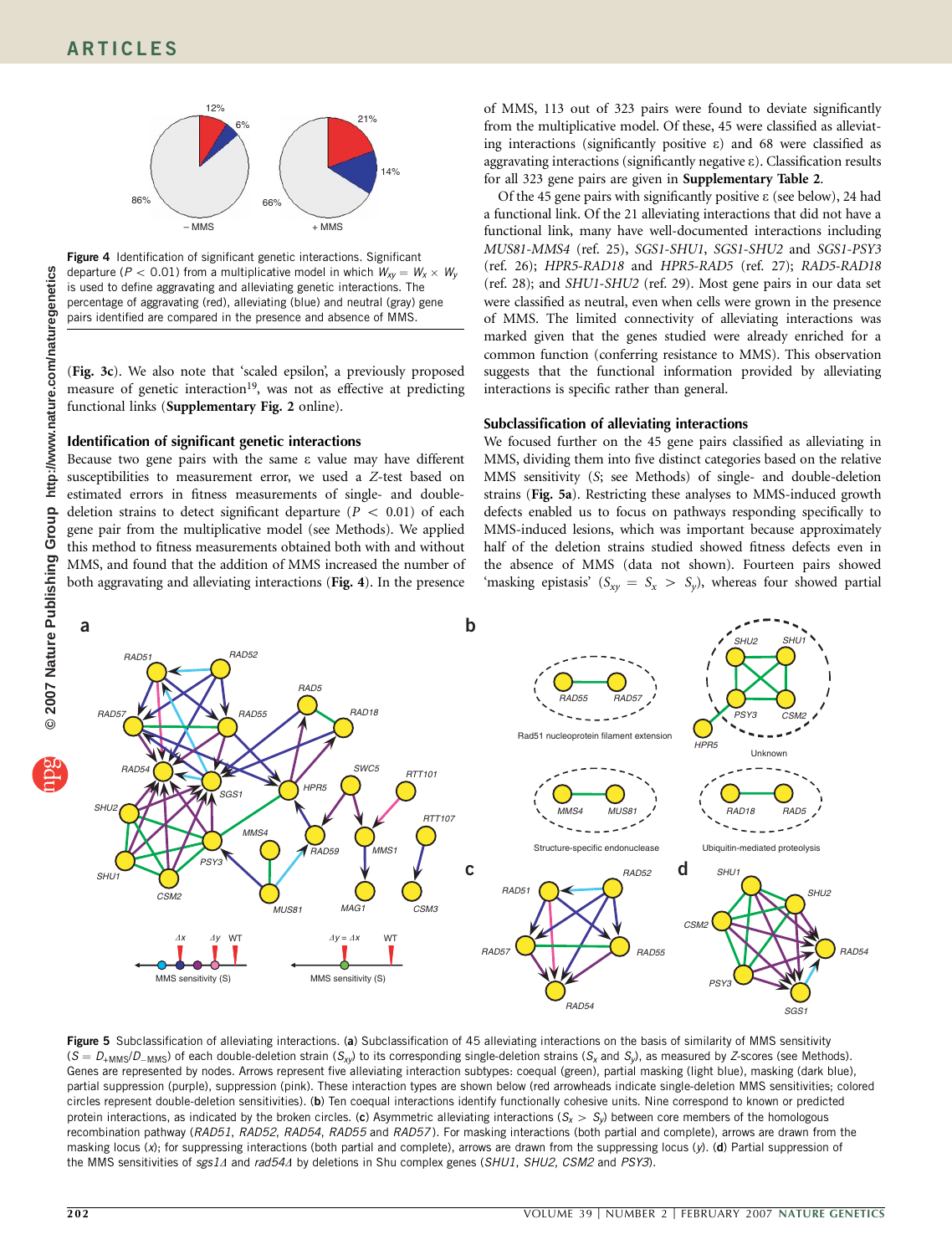masking epistasis ( $S_{xy} > S_x > S_y$ ). This scenario may be intuitively viewed as the deletion in gene  $x$  'masking' the effects of the deletion in gene y. In addition, 2 gene pairs showed complete suppression ( $S_{xy}$  =  $S_v < S_x$ ) and 15 showed partial suppression ( $S_v < S_{xy} < S_x$ ). In this scenario the deletion in gene  $y$  improves the phenotype associated with the gene  $x$  deletion. Lastly, we observed ten gene pairs for which the MMS sensitivity of the single- and double-deletion strains was statistically indistinguishable  $(S_{xy} = S_x = S_y)$ . These interactions, which we call 'coequal', are related to 'complementary gene action', 'complementary epistasis' or 'asynthetic' relationship types that have been previously described<sup>18,30,31</sup>.

Coequal relationships suggest that the genes function as cohesive units. For example, if two genes encode distinct subunits of a given protein complex, then we would expect these genes to show a coequal relationship (if neither gene has an additional function and if the protein complex requires both subunits for its function). Nine of the ten coequal interactions that we detected (all but PSY3-HPR5) encode, or are predicted to encode, physically interacting proteins<sup>25,26,28,32,33</sup> (Fig. 5b). This suggests that disruption of each gene alone is sufficient to disrupt the function of the protein complex to which it contributes, and that neither gene has a separate function under the conditions examined. Apart from the PSY3-HPR5 pair, the coequal interacting pairs tended to have the highest congruence scores (Fig. 3a).

Asymmetric alleviating interactions (where  $S_x \neq S_y$ ) can be used to infer the order of biochemical events in a pathway<sup>34</sup>. For example, the phenotype of an  $x\Delta y\Delta$  mutant resembling that of  $x\Delta$ , but not  $y\Delta$ , could be explained by protein X operating upstream of protein Y in a pathway (under the positive regulatory model of Avery and Wasser $man<sup>34</sup>$ ). We found that the genetic interactions among five genes central to homologous recombination (RAD51, RAD52, RAD54, RAD55 and RAD57; hereafter termed 'homologous recombination genes') can recapitulate the current model for the biochemical steps carried out by their encoded proteins (Fig. 5c). The first step of this process involves recruitment of the Rad51 protein to single-stranded DNA by Rad52. Extension of the resulting Rad51-nucleoprotein filament is then mediated by the Rad55-Rad57 heterodimer. Subsequent strand displacement at a region of homology is mediated by interactions with Rad54 (reviewed in ref. 35). This order is also consistent with the genetic dependencies for relocalization of these proteins to sites of DNA damage<sup>36</sup>.

The most highly connected module of alleviating interactions involved four genes (SHU1, SHU2, CSM2 and PSY3) that encode members of a protein complex collectively referred to hereafter as the 'Shu complex'. Notably, we found coequal interactions between all pairs of Shu complex genes. Consistent with a previous report, deletions in each of these four genes partially suppressed the MMS sensitivity of the sgs1 $\Delta$  strain<sup>26</sup>. We found that these four deletions also partially suppressed the  $rad54\Delta$  deletion phenotype (Fig. 5d) and rescued the synthetic lethality between rad54 $\Delta$  and hpr5 $\Delta$  (Supplementary Fig. 3 online). These results extend previous findings supporting the idea that the Shu complex has a role in homologous recombination<sup>26</sup> and place it upstream of Rad54.

#### Predicted role of Mph1 in resolving DNA repair intermediates

SGS1 encodes a highly conserved member of the bacterial RecQ helicase family and shares homology with human BLM, which has mutations associated with Bloom's syndrome<sup>37</sup>. Sgs1 has been proposed to function closely with the homologous recombination machinery. The synthetic lethality of  $sgs1\Delta mus81\Delta$  and sgs14mms44 double-deletion strains can be rescued by eliminating early steps in homologous recombination (for example, the triple mutant sgs1 $\Delta$ mms4 $\Delta$ rad51 $\Delta$  is viable<sup>38</sup>). This observation has led to the hypothesis that the helicase activity of Sgs1 and the endonuclease activity of the Mus81-Mms4 complex<sup>25</sup> are each important for resolving a common cytotoxic homologous recombinationgenerated DNA intermediate<sup>38</sup>. Consistent with this hypothesis, recombination-dependent cruciform structures have been found to accumulate in  $sgs1\Delta$  cells and to be actively resolved when SGS1 is overexpressed<sup>39</sup>.

Hierarchical clustering of  $\varepsilon$  values showed that the sgs1 $\varDelta$  strain and the *mph1* $\Delta$  strain share a similar pattern of  $\varepsilon$  values (Fig. 3a). This similarity, which includes aggravating interactions with both  $mus81\Delta$ 

![](_page_4_Figure_9.jpeg)

Figure 6 Predicted role of Mph1 in resolving homologous recombination–generated DNA intermediates. (a) Line graph emphasizing the similarity in  $\varepsilon$  profiles of sgs1 $\Delta$  (red) and mph1 $\Delta$ (blue). Deviation from multiplicative expectation (e) is plotted on the y axis and genes are arranged alphabetically on the  $x$  axis. (b) Heat map representing the effect of 26 gene deletions (vertical axis) on the fitness of  $mph1\Delta mms4\Delta$ and  $mph1\Delta mus81\Delta$  double-deletion strains (horizontal axis). Raw  $\varepsilon$  values (where  $\varepsilon = W_{xyz}$  $W_{xy} \times W_z$ ) are shown on the left; significant deviations ( $P < 0.01$ ) from expectation are represented on the right. Ten genes found to be consistently alleviating (arrows) were analyzed further (Supplementary Fig. 5). (c) Model of the potential role of MPH1 in resolving homologous recombination-dependent DNA intermediates  $\bullet$ , undamaged DNA;  $\varnothing$ , MMS-damaged DNA;  $\otimes$ , toxic DNA intermediates).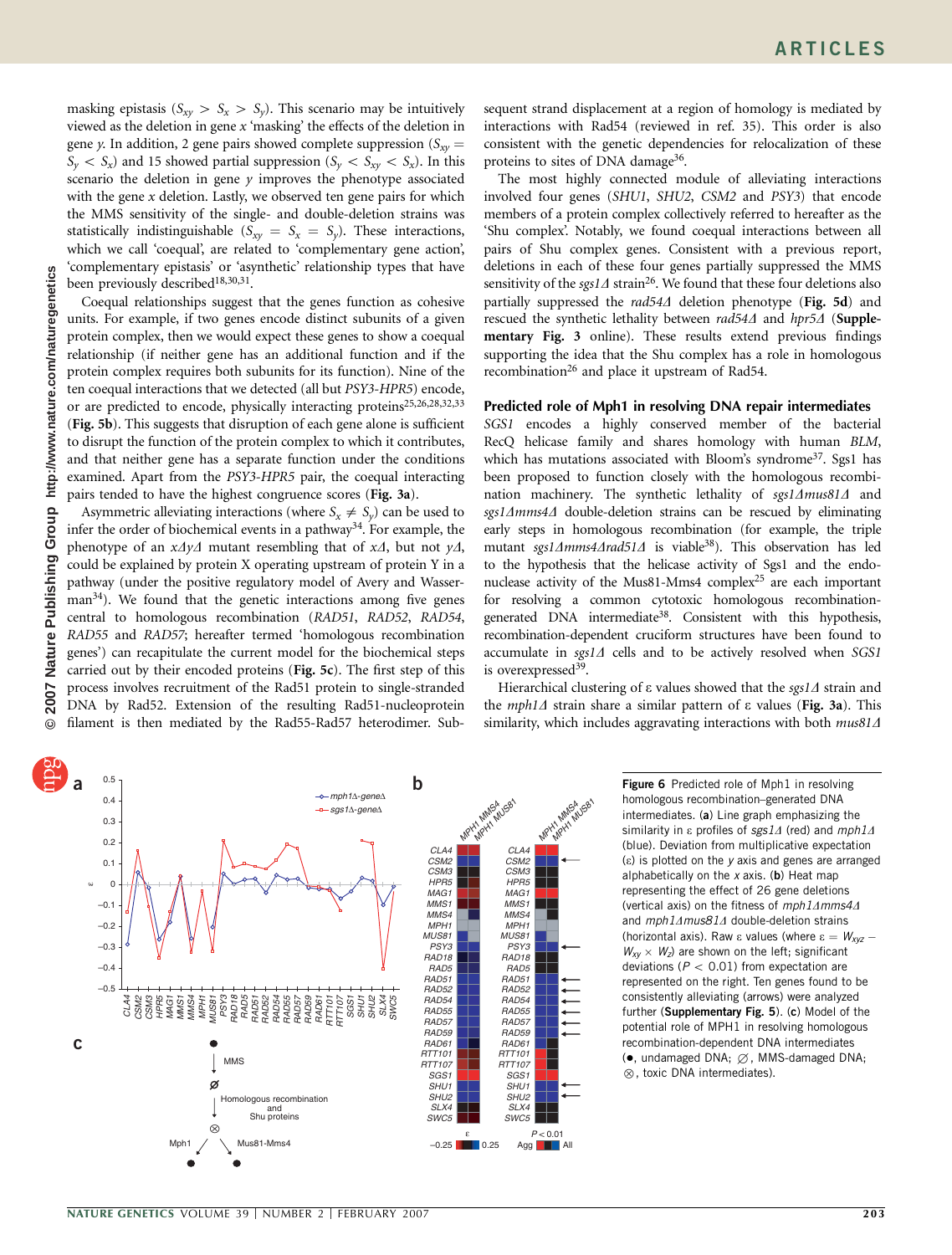and  $mms4\Delta$ , is emphasized in Figure 6a. Mph1, similar to Sgs1, possesses  $3'$  to  $5'$  helicase activity<sup>40</sup>, shows alleviating interactions with components of homologous recombination<sup>41</sup>, and has a human ortholog implicated in a disorder associated with genomic instability<sup>42</sup>. We therefore tested whether the aggravating phenotype of mph1 $\Delta$ mus81 $\Delta$  and mph1 $\Delta$ mms4 $\Delta$  double-deletion strains could be suppressed by mutations in homologous recombination–associated or other genes in our data set. Triple-deletion strains were created by crossing both the 'Kan'-Nat'' and 'Nat'-Kan'' variants of  $mph1\Delta mus81\Delta$  and  $mph1\Delta mms4\Delta$  double-deletion strains to each of the remaining 24 MAT $\alpha$  haploids in which genes were replaced with a  $hygB^r$  selectable marker (see Methods). The fitness of each tripledeletion strain was then measured in the presence of MMS.

The expected fitness deviated from expectation for several tripledeletion strains, and the sign of the observed deviation tended to be same in the  $mph1\Delta mms4\Delta$  and  $mph1\Delta mus81\Delta$  backgrounds (Fig. 6b). Of the 24 gene deletions, 10 were found to show alleviating interactions on both backgrounds. These ten genes are the core factors in homologous recombination (RAD51, RAD52, RAD54, RAD55 and RAD57), members of the Shu complex (SHU1, SHU2, CSM2 and PSY3) and RAD59, a homolog of RAD52 that functions in a Rad51 independent homologous recombination pathway<sup>43</sup>. In addition, all ten deletions (apart from rad52 $\Delta$ ) improved the fitness of both of the  $mph1\Delta mus81\Delta$  and the  $mph1\Delta mms4\Delta$  double-deletion strains in the presence of MMS (data not shown and Supplementary Fig. 4 online). Consistent with previous reports, each of these deletions (with the notable exception of rad59 $\Delta$ ) rescued the synthetic lethality of both sgs1 $\Delta$ mus81 $\Delta$  and sgs1 $\Delta$ mms4 $\Delta$  (ref. 38 and Supplementary Fig. 5 online). Collectively, these results suggest that Mph1 has a role in resolving homologous recombination–dependent and Shu complex– dependent toxic DNA intermediates (Fig. 6c).

Our analysis of double mutants did not identify previously reported interactions between  $MPH1$  and homologous recombination genes<sup>41</sup>, between  $MPH1$  and Shu complex genes<sup>21</sup>, or between homologous recombination genes and Shu complex genes<sup>26</sup>. Even though the e values for these pairs were consistently positive (Fig. 6a and Supplementary Table 2), significant deviation from the multiplicative model was rarely observed. When we aggregated the e scores for the four Shu complex genes, we detected significant positive deviation from expectation between this complex and both MPH1 and the homologous recombination genes; however, these deviations were significantly weaker than those measured for pairs of Shu complex genes (Supplementary Fig. 6 online). These differences in e magnitude cannot be explained by variations in single-deletion fitness defects. Thus, although our results are consistent with the idea that Mph1, homologous recombination proteins and the Shu complex operate in a common pathway, they suggest that Mph1, homologous recombination proteins and the Shu complex also have cellular roles that are independent of one another. Capturing such partially overlapping relationships in future systematic studies of alleviating interactions will prove challenging.

#### **DISCUSSION**

We have described a comprehensive and quantitative analysis of genetic interactions among 26 non-essential genes involved in resistance to MMS-induced DNA damage. A conceptually simple multiplicative model was used to define genetic interactions between these genes. The validity of this model is supported here by the fact that the fitness defects of gene pairs without functional links usually combine multiplicatively, and that deviation from this model is predictive of shared function. This model has not been applied in previous large-

scale genetic interaction studies $8,10-12,14,15,18$ . As a result, some gene pairs might have been previously misinterpreted as being in common or compensatory pathways if the multiplicative neutral model adopted here is correct.

In the absence of MMS, our methods classified 12% of gene pairs as aggravating interactions and 6% as alleviating interactions (Fig. 4). Genome-wide screens have estimated the frequency of aggravating genetic interactions (synthetic lethality and synthetic sickness) to be  $\sim$ 0.5% among non-essential genes<sup>15</sup>. The  $\sim$  24-fold enrichment in aggravating interaction frequency that we observed in the absence of MMS illustrates the utility of chemogenomic fitness screens in identifying functionally related subsets of genes and in quantitatively measuring their genetic interactions. Notably, we further enriched the number of alleviating and aggravating interactions to 21% and 14%, respectively, by growing deletion strains in the presence of MMS. The enrichment of functional links among alleviating gene pairs further underscores the value of systematic screens that can capture such interactions<sup>13,18</sup>.

The adaptive value of the sexual mode of reproduction has been much debated. The deterministic theory argues that, if aggravating epistasis is prevalent, then sexual reproduction is selective because it enables deleterious mutations to be purged from genomes<sup>3</sup>. Previous studies aimed at measuring the relative frequencies of alleviating and aggravating interactions have yielded conflicting results $4-6$ . Here, all single-gene deletions produced a quantifiable phenotype relative to wild type (Fig. 1b); thus, every gene pair in our data set was interrogated for both alleviating and aggravating interactions. The observation that aggravating interactions occurred more frequently than alleviating interactions (Fig. 4; both with and without MMS) is consistent with the deterministic theory. An important caveat, however, is that the genes that we studied were not chosen randomly.

The relative MMS sensitivities of single and double mutants were used to distinguish distinct subtypes of alleviating genetic interactions. We found that coequal interactions (where  $S_{xy} = S_x = S_y$ ) occur between gene pairs that typically have the highest genetic congruence scores (Figs. 3a and 5b) and coequality is generally indicative of protein complexes that function as cohesive units<sup>25,26,28,32,33</sup>. Systematically discovered alleviating interactions (where  $S_x \neq S_y$ ) accurately predicted the order of previously characterized biochemical processes. In addition, we found that  $shu1\Delta$ ,  $shu2\Delta$ ,  $psy3\Delta$  and  $csm2\Delta$  could partially suppress the MMS sensitivity of rad54 (Fig. 5b) and, similar to deletions in homologous recombination genes<sup>44</sup>, rescue the synthetic lethality of an hpr5Arad54A double-deletion mutant (Supplementary Fig. 3). These data extend previous findings linking the Shu complex to homologous recombination<sup>26</sup> and place this complex upstream of Rad54 in homologous recombination–mediated repair of both MMS-induced and spontaneous DNA damage.

Genetic congruence between MPH1 and SGS1 led to the hypothesis and observation that the fitness of mph1 $\Delta$ mus81 $\Delta$  and mph1 $\Delta$ mms4 $\Delta$ double-deletion strains in MMS can be improved by deleting genes important for homologous recombination and is consistent with the idea that the Mph1 helicase is involved in resolving homologous recombination-dependent toxic DNA intermediates (Fig. 6). Even though the Mph1 protein shows similar substrate specificity to Sgs1 in  $vitro<sup>40</sup>$ , whether it has the same substrate specificity as Sgs1 in vivo remains to be determined. Two of our results argue against this possibility: first, we did not observe any interaction between these two genes, as might be expected if they resolve the same intermediate; and second, although the  $rad59\Delta$  deletion suppressed the sensitivity of  $mph1\Delta mus81\Delta$  and  $mph1\Delta mms4\Delta$ , it did not rescue the synthetic lethality of sgs1Amus81A or sgs1Amms4A. This observation suggests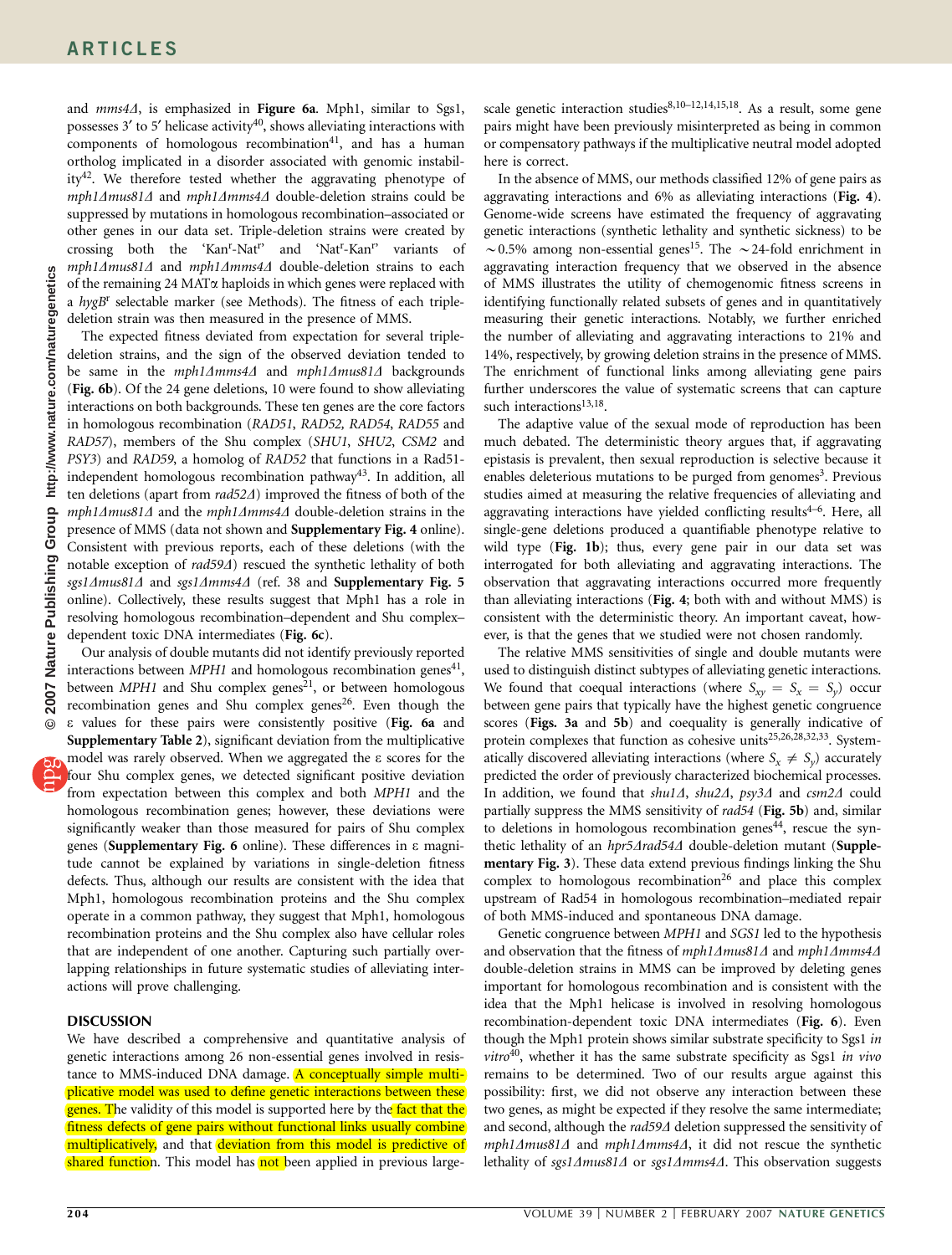that Mph1 may distinguish itself from Sgs1 by acting on substrates generated by a RAD59-dependent mechanism<sup>45</sup>.

Of the roughly 6,000 genes in the yeast genome, fewer than 1,200 are essential for viability under optimal growth conditions (rich medium at 30  $^{\circ}$ C)<sup>22,46</sup>. Consistent with studies involving random mutations<sup>4,5</sup> and computational studies of yeast metabolism<sup>19</sup>, most of our gene pairs followed a multiplicative relationship (Fig. 4). This level of robustness will undoubtedly hinder efforts to understand the functional organization of the cell on a systems level. Our results emphasize the utility of **systematic and quantitative double-deletion** studies, but they also show that additional perturbations, either genetic or chemical, will be necessary to reveal the full architecture of cellular pathways.

# METHODS

Strains and media. All strains were maintained on YPD media<sup>47,48</sup>. Antibioticresistant strains were selected with 200 mg/ml of genetecin (Agri-Bio), 100 μg/ml of nourseothricin (Werner Bioagents) and/or 300 μg/ml of hygromycin B (Agri-Bio). Single-deletion strains were obtained from the yeast deletion collection or were constructed de novo by PCR-based gene replacement<sup>49</sup>. Double-deletion strains were constructed by the synthetic genetic array  $(SGA)$  protocol<sup>14</sup> with minor modifications. Cells were transferred manually with a 96-head pin tool and subjected to three rounds of selection before being pinned onto YPD/agar plates, grown for 2 d, and stored at 4  $^{\circ}{\rm C}.$  Triple-deletion strains were constructed essentially as above, by crossing single-deletion HygB<sup>r</sup> MATa haploids to double-deletion Kan<sup>r</sup>-Nat<sup>r</sup> MATa haploids and by selecting sporulated diploids on double-deletion selection media supplemented with hygromycin B.

Double- and triple-deletion strains were reconstructed by sporulating diploid heterozygotes and dissecting tetrads, or by selecting random spores if they met one of the following three criteria: (i) a viable colony was not obtained, (ii) the strain fitness was found to be higher than that of both starting strains  $(W_{xy} - \max(W_x, W_y) > 0.05)$ , or (iii) the fitness of Kan<sup>r</sup>-Nat<sup>r</sup> doubledeletion strains differed from that of the Nat<sup>r</sup>-Kan<sup>r</sup> deletion strains deferion strains differed from that of the isat-Kan deferion strains<br> $(|W_{xy}-W_{yx}|/\sqrt{2}$ >0.15). *rad57Arad614* and *rad55Ashu2A* double-deletion strains were not constructed because of genetic linkage between their respective gene pairs. Ten double-deletion mutants involving five confirmed synthetic lethal pairs (sgs1 $\Delta$ mus81 $\Delta$ , sgs1 $\Delta$ mms4 $\Delta$ , sgs1 $\Delta$ slx4 $\Delta$ , rad54 $\Delta$ hpr5 $\Delta$  and sgs1 $\Delta$ hpr5 $\Delta$ ) were assigned a fitness of zero.

Growth assay. Individual deletion strains arrayed on YPD/agar were inoculated into 80 µl of YPD using a 96-head pin tool. Cultures were grown to saturation for 20 h at 30  $\degree$ C and then stored at 4  $\degree$ C for 4–48 h. The cells were then resuspended by shaking for 15 min, and the optical density at 600 nm  $(OD_{600})$ of cultures was determined using a Tecan GENios microplate reader (Tecan). Cell concentrations were normalized by diluting each culture to a final  $OD_{600}$ of 0.02 with YPD using a Biomek FX Laboratory Automation Workstation (Beckman Coulter). Normalized cultures were grown in 100-µl volumes in 96-well plates in Tecan GENios microplate readers for 24 h. The growth rate of each culture was monitored by measuring the  $OD_{600}$  every 15 min.

The doubling time (D) was calculated from the difference between the time  $t_f$  at an arbitrary maximum  $OD_{600}$   $OD_m$ ) and the time  $t_i$  at a point three generations earlier, divided by the number of generations:  $D = (t_f - t_i)/3$ ). The ODm is usually in the exponential growth regime and is approximately the  $OD_{600}$  after five doublings from the beginning of the run.  $OD<sub>m</sub>$  is divided iteratively by 2 to calculate the  $OD_{m-3}$  point at three generations earlier. For growth curves that do not reach saturation or  $OD<sub>m</sub>$  during the growth run,  $OD<sub>m</sub>$  is reassigned to the maximum  $OD<sub>600</sub>$  of the curve. The fitness (W) of a strain deleted for a given gene  $x$  was defined as the ratio of the doubling time (D) of the wild-type strain to the deletion strain ( $W = D_{wt}/D_x$ ).

Classification of genetic interactions. Genetic interaction between a pair of genes  $(x,y)$  was defined if the fitness phenotype of the double mutant  $(W_{xy})$ deviated significantly from that predicted for non-interacting gene pairs (  $W_{x}$   $\times$  $W<sub>v</sub>$ ) under the multiplicative model. For each gene pair, the test used estimates of the mean and s.d. of  $W_{xy}$  derived by treating Kan<sup>r</sup>-Nat<sup>r</sup> and Nat<sup>r</sup>-Kan<sup>r</sup> strains

as replicates. In addition, the delta method was used to compute the mean and s.d. of the product  $W_x \times W_y$  on the basis of the means and s.d. of  $W_x$  and  $W_y$ obtained with the replicates in the single-deletion growth analysis. Gene pairs for which the multiplicative model hypothesis could be rejected (Z-test,  $\alpha$  = 0.01) were categorized as genetic interactions. Interacting pairs were further classified as aggravating or alleviating depending on whether the doubledeletion fitness phenotype was lesser or greater, respectively, than the product of the single-deletion fitness measurements.

Subclassification of alleviating interactions. Alleviating interactions were subdivided into five unique categories depending on their MMS sensitivity S, where  $S = D_{+MMS}/D_{-MMS}$ . Z-scores were used to measure the proximity of the MMS sensitivity of a double mutant to the sensitivities of the corresponding single mutants,  $x$  and  $y$ , with the respective formulae:

and

$$
(\mu_{\text{Sxy}}-\mu_{\text{Sy}})/\sqrt{\sigma_{\text{Sxy}}^2\!+\!\sigma_{\text{Sy}}^2}
$$

 $(\mu_{Sxy}-\mu_{Sx})/\sqrt{\sigma_{Sxy}^2+\sigma_{Sx}^2}$ 

where  $\mu$  and  $\sigma$  represent, respectively, the mean and estimated error of replicate measures of the variable indicated in the subscript. Z-scores under 0.75 were judged to be roughly equal for the purposes of subclassifying alleviating interactions. Directionality was assigned to asymmetric alleviating interactions (where  $S_x > S_y$ ) as follows: for masking interactions (both partial and complete), network arrows originate from the masking locus  $(x)$ ; for suppressing interactions (both partial and complete), network arrows originate from the suppressing locus  $(y)$ .

Prediction of shared function. Gene ontology (GO) links ('specific functional links') were assigned to each gene pair with a specific biological process GO term in common. A GO term was considered to be specific if it is associated with fewer than 30 genes. To assess the value of quantitative genetic interactions in predicting functional links, we used several predictors: e, genetic congruence (Pearson correlation between  $\varepsilon$  profiles, calculation for genes  $x$  and  $y$  excluding  $\varepsilon_{xx}$ , and undefined  $\varepsilon_{xx}$  and  $\varepsilon_{yy}$  values), and Z-scores measuring proximity of the double-deletion MMS sensitivity to the nearest single-deletion MMS sensitivity. The final model combined all of these predictors through a single logistic regression scheme. Regression equations were calculated by using the glmfit and glmval functions in MATLAB (MathWorks). Each model was assessed for its ability to predict functional links by using sixfold cross-validation. The prediction sensitivity or true-positive rate (defined here as the fraction of functionally linked gene pairs correctly predicted to have functional links) and false-positive rate (defined here as the fraction of non-functionally linked gene pairs incorrectly predicted to have functional links) are measured at a series of score thresholds (Fig. 3c).

Accession numbers. The Swiss-Prot accession numbers for the single-deletion strains are as follows: CLA4 (P48562), CSM2 (P40465), CSM3 (Q04659), HPR5 (P12954), MAG1 (P22134), MMS1 (Q06211), MMS4 (P38257), MPH1 (P40562), MUS81 (Q04149), PSY3 (Q12318), RAD5 (P32849), RAD18 (P10862), RAD51 (P25454), RAD52 (P06778), RAD54 (P32863), RAD55 (P38953), RAD57 (P25301), RAD59 (Q12223), RAD61 (Q99359), RTT101 (P47050), RTT107 (P38850), SGS1 (P35187), SHU1 (P38751), SHU2 (P38957), SLX4 (Q12098) and SWC5 (P38326).

URLs. Swiss-Prot: http://www.ebi.ac.uk/swissprot

Note: Supplementary information is available on the Nature Genetics website.

#### ACKNOWLEDGMENTS

We thank M. Evangelista and S. Pierce for critically reading the manuscript; and B. Andrews, C. Boone, J. Greenblatt, N. Krogan and J. Weissman for discussions. R.P.S. was supported by a postdoctoral fellowship from the Canadian Institutes of Health Research. F.P.R. was supported by grant R01 HG003224 from the National Institutes of Health National Human Genome Research Institute (NIH/NHGRI). This work was supported by a grant from the NHGRI awarded to R.W.D. and G.G.